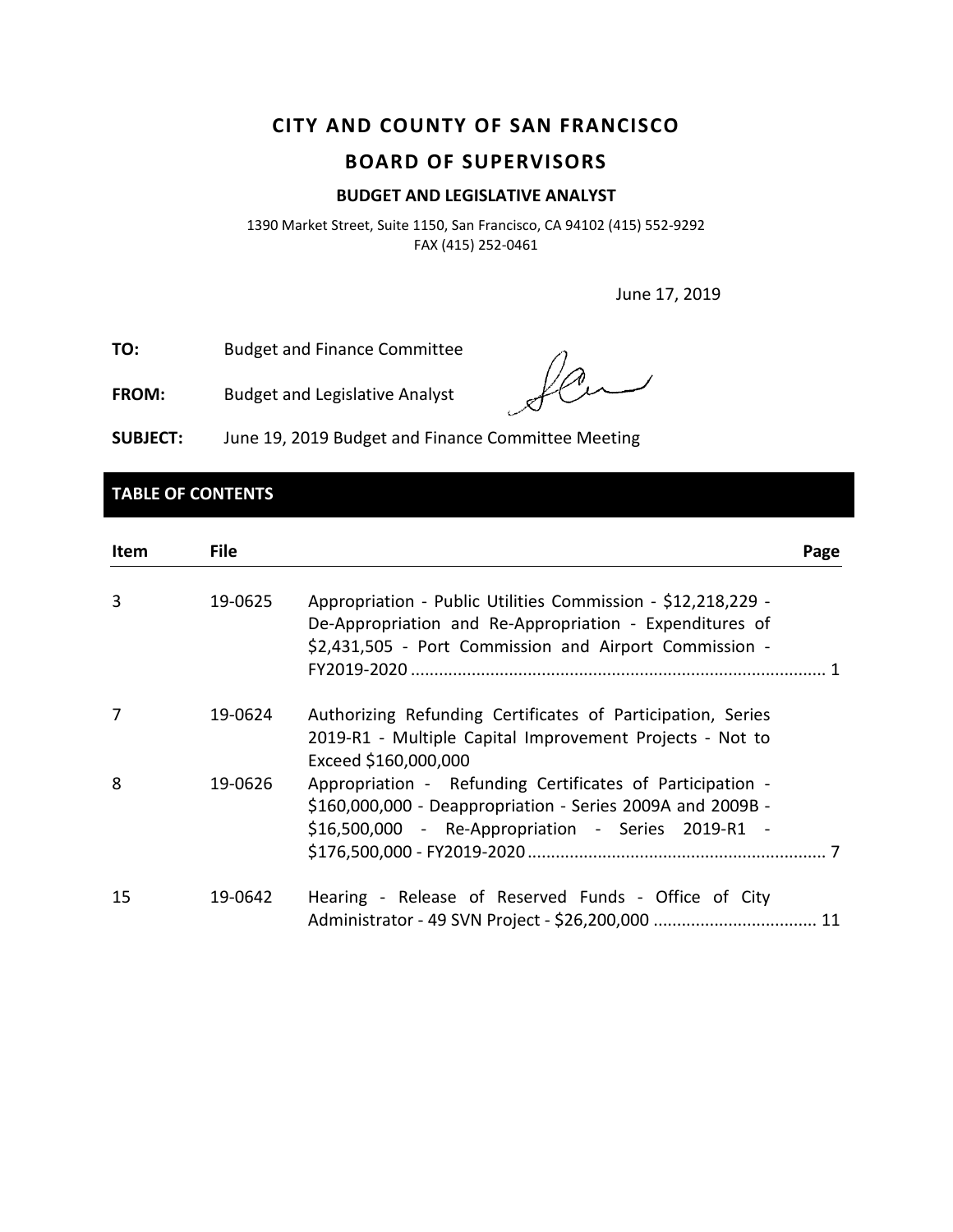| Item 3       | Departments: Public Utilities Commission, Port, Airport |
|--------------|---------------------------------------------------------|
| File 19-0625 |                                                         |
|              |                                                         |

# **EXECUTIVE SUMMARY**

# **Legislative Objectives**

The proposed ordinance would (1) appropriate \$12,218,229 in the Public Utilities Commission (SFPUC), (2) de-appropriate and re-appropriate \$2,127,062 in the Airport Commission, and (3) deappropriate and re-appropriate \$304,443 in the Port Commission in FY 2019-20.

### **Fiscal Impact**

- The proposed ordinance appropriates \$12,218,229 to the SFPUC FY 2019-20 budget in expenditure recoveries from City departments, CleanPowerSF revenues, and fund balance to pay for \$12,218,229 in cost-of-living adjustments (COLA) and work orders for the enterprises and CleanPowerSF.
- \$22,647 of the proposed SFPUC appropriation is not subject to Board of Supervisors approval because \$22,647 would be transferred out of the CleanPowerSF annual operating budget for FY 2019-20, and CleanPowerSF is self-appropriating.
- The proposed ordinance de-appropriates \$2,127,062 in unappropriated revenue and general reserve and re-appropriates \$2,127,062 for work orders in the Airport's FY 2019-20 budget.
- \$282,917 of the proposed Airport re-appropriation, which corresponds to a Department of Technology work order that received a cut during the last budget cycle, is subject to approval by a two-thirds vote of the Board of Supervisors pursuant to Charter Section 9.113(c).
- The proposed ordinance de-appropriates \$304,443 in unappropriated revenue in the Port's FY 2019-20 budget and re-appropriates \$304,443 for work orders and the Countywide Cost Allocation Plan adjustment.
- \$139,396 of the proposed Port re-appropriation, which is associated with increases in technology projects, telecommunications services, and fuel stock, is subject to approval by a two-thirds vote of the Board of Supervisors pursuant to Charter Section 9.113(c).

# **Recommendations**

- Amend the proposed ordinance to state that \$282,917 of the Airport re-appropriation requires a two-thirds vote of all members of the Board of Supervisors for approval.
- Approve the proposed ordinance, as amended.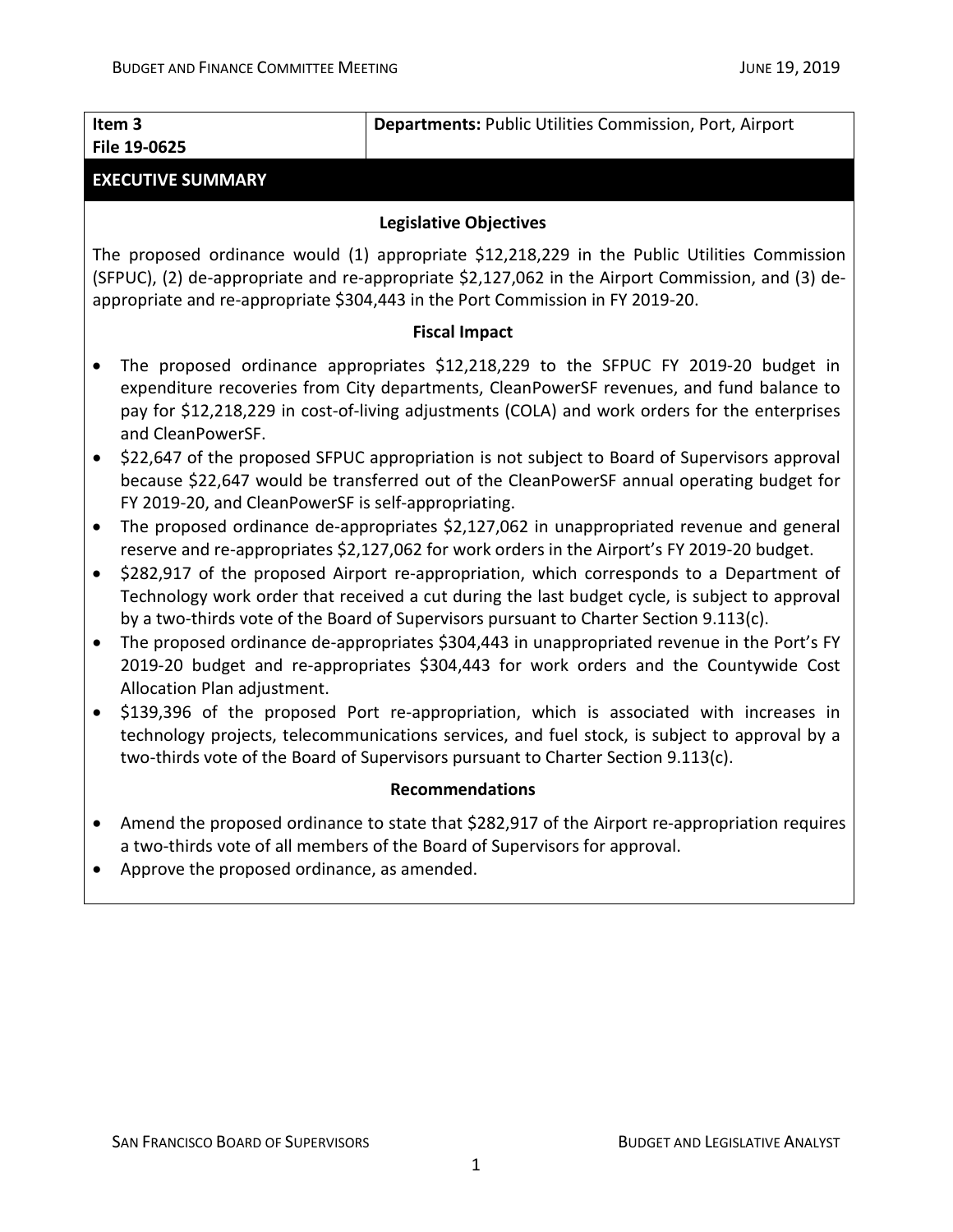## **MANDATE STATEMENT**

Charter Section 9.105 provides that amendments to the Annual Appropriation Ordinance be subject to Board of Supervisors approval by ordinance, after the Controller certifies the availability of funds.

Charter Section 9.113(c) states that, in the event the Mayor or a member of the Board of Supervisors recommends a supplemental appropriation ordinance after the adoption of the budget and prior to the end to the budget year that contains any item rejected by the Mayor or the Board of Supervisors in the original budget appropriation, the supplemental appropriation can only be approved by a two-thirds vote of the Board of Supervisors.

### **DETAILS OF PROPOSED LEGISLATION**

The proposed ordinance would (1) appropriate \$12,218,229 in the Public Utilities Commission (SFPUC), (2) de-appropriate and re-appropriate \$2,127,062 in the Airport Commission, and (3) de-appropriate and re-appropriate \$304,443 in the Port Commission in FY 2019-20.

Pursuant to Charter Section 9.113(c), \$12,195,582 of the SFPUC appropriation, \$453,770 of the Airport re-appropriation, and \$139,396 of the Port re-appropriation requires a two-thirds vote of all members of the Board of Supervisors for approval.

### **FISCAL IMPACT**

#### **Public Utilities Commission**

The proposed ordinance appropriates \$12,218,229 in expenditure recoveries from City departments, CleanPowerSF revenues, and fund balance in the SFPUC FY 2019-20 budget to pay for \$12,218,229 in cost-of-living adjustments (COLA) and services of other City departments (or work orders) for the enterprises and CleanPowerSF, as shown in Table 1 below.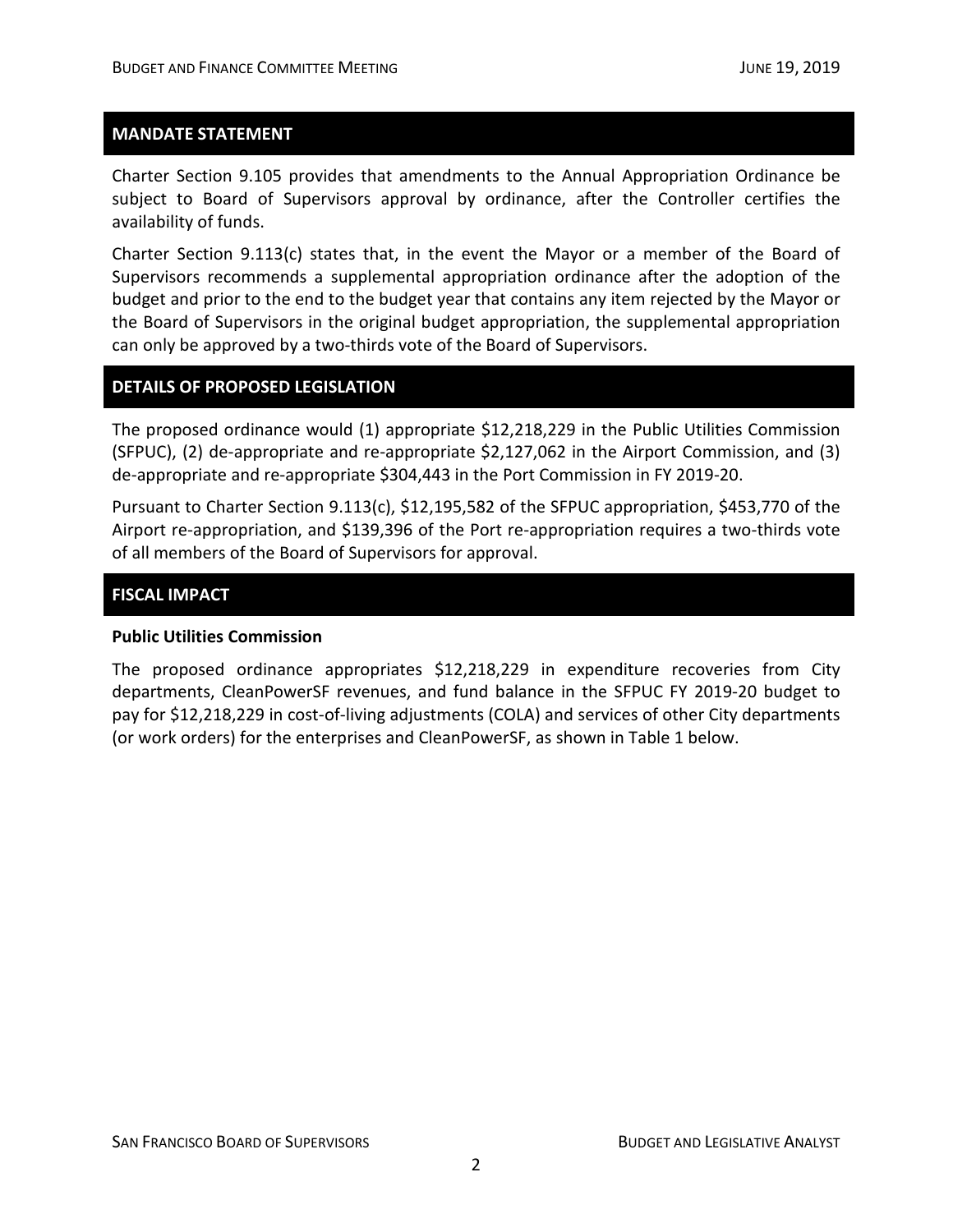|                                                 | FY 2019-20<br><b>Original Budget</b> | FY 2019-20<br><b>Proposed Budget</b> | Change       |
|-------------------------------------------------|--------------------------------------|--------------------------------------|--------------|
| <b>Sources</b>                                  |                                      |                                      |              |
| <b>Expenditure Recovery from Airport</b>        | \$51,216,021                         | \$51,218,021                         | \$2,000      |
| <b>Expenditure Recovery from Admin Services</b> | 5,956,554                            | 5,962,749                            | 6,195        |
| <b>Expenditure Recovery from City Planning</b>  | 10,000                               | 40,000                               | 30,000       |
| <b>Expenditure Recovery from Purchaser</b>      | 230,985                              | 52,790                               | (178, 195)   |
| <b>Transfer from CleanPowerSF</b>               | 24,609,926                           | 24,857,279                           | 247,353      |
| Transfer Adjustment                             | (24, 609, 926)                       | (24, 857, 279)                       | (247, 353)   |
| <b>Fund Balance</b>                             | 16,009,409                           | 28,367,638                           | 12,358,229   |
| <b>Total Sources</b>                            |                                      |                                      | \$12,218,229 |
| <b>Uses</b>                                     |                                      |                                      |              |
| <b>Wastewater Enterprise</b>                    |                                      |                                      |              |
| <b>Salaries</b>                                 | 50,057,539                           | 51,726,620                           | 1,669,081    |
| <b>Mandatory Fringe Benefits</b>                | 23,373,633                           | 24,089,542                           | 715,909      |
| <b>Overhead and Allocations</b>                 | 26,395,468                           | 27,512,713                           | 1,117,245    |
| Services of Other Departments                   | 34,590,511                           | 35,215,591                           | 625,080      |
| <b>Unappropriated Revenue</b>                   | 629,994                              |                                      | (629, 994)   |
| Wastewater Enterprise Subtotal                  |                                      |                                      | \$3,497,321  |
| CleanPowerSF                                    |                                      |                                      |              |
| <b>Salaries</b>                                 | 5,257,817                            | 5,344,176                            | 86,359       |
| <b>Mandatory Fringe Benefits</b>                | 1,210,881                            | 1,260,368                            | 49,487       |
| Overhead and Allocations                        | 2,036,630                            | 2,116,837                            | 80,207       |
| Programmatic Projects                           | 270,000                              |                                      | (270,000)    |
| Neighborhood Steward Project                    |                                      | 270,000                              | 270,000      |
| Services of Other Departments                   | 3,080,473                            | 3,111,773                            | 31,300       |
| <b>Operating Trust Fund</b>                     | 188,299,383                          | 188,052,030                          | (247, 353)   |
| CleanPowerSF Subtotal                           |                                      |                                      | \$0          |
| Hetch Hetchy Water & Power Enterprise           |                                      |                                      |              |
| Salaries                                        | 32,188,149                           | 33,249,395                           | 1,061,246    |
| <b>Mandatory Fringe Benefits</b>                | 14,546,264                           | 15,055,758                           | 509,494      |
| <b>Overhead and Allocations</b>                 | 15,803,041                           | 16,572,551                           | 769,510      |
| Services of Other Departments                   | 7,966,985                            | 8,250,271                            | 283,286      |
| <b>HHWP Subtotal</b>                            |                                      |                                      | \$2,623,536  |
| <b>Water Enterprise</b>                         |                                      |                                      |              |
| Salaries                                        | 67,623,181                           | 69,957,201                           | 2,334,020    |
| <b>Mandatory Fringe Benefits</b>                | 31,604,919                           | 32,851,894                           | 1,246,975    |
| <b>Overhead and Allocations</b>                 | 38,368,143                           | 40,142,254                           | 1,774,111    |
| Services of Other Departments                   | 23,002,937                           | 23,713,203                           | 710,266      |
| Water Enterprise Subtotal                       |                                      |                                      | \$6,065,372  |
| (continued on next page)                        |                                      |                                      |              |

# **Table 1: SFPUC FY 2019-20 Proposed Appropriation by Enterprise**

SAN FRANCISCO BOARD OF SUPERVISORS **BUDGET AND LEGISLATIVE ANALYST**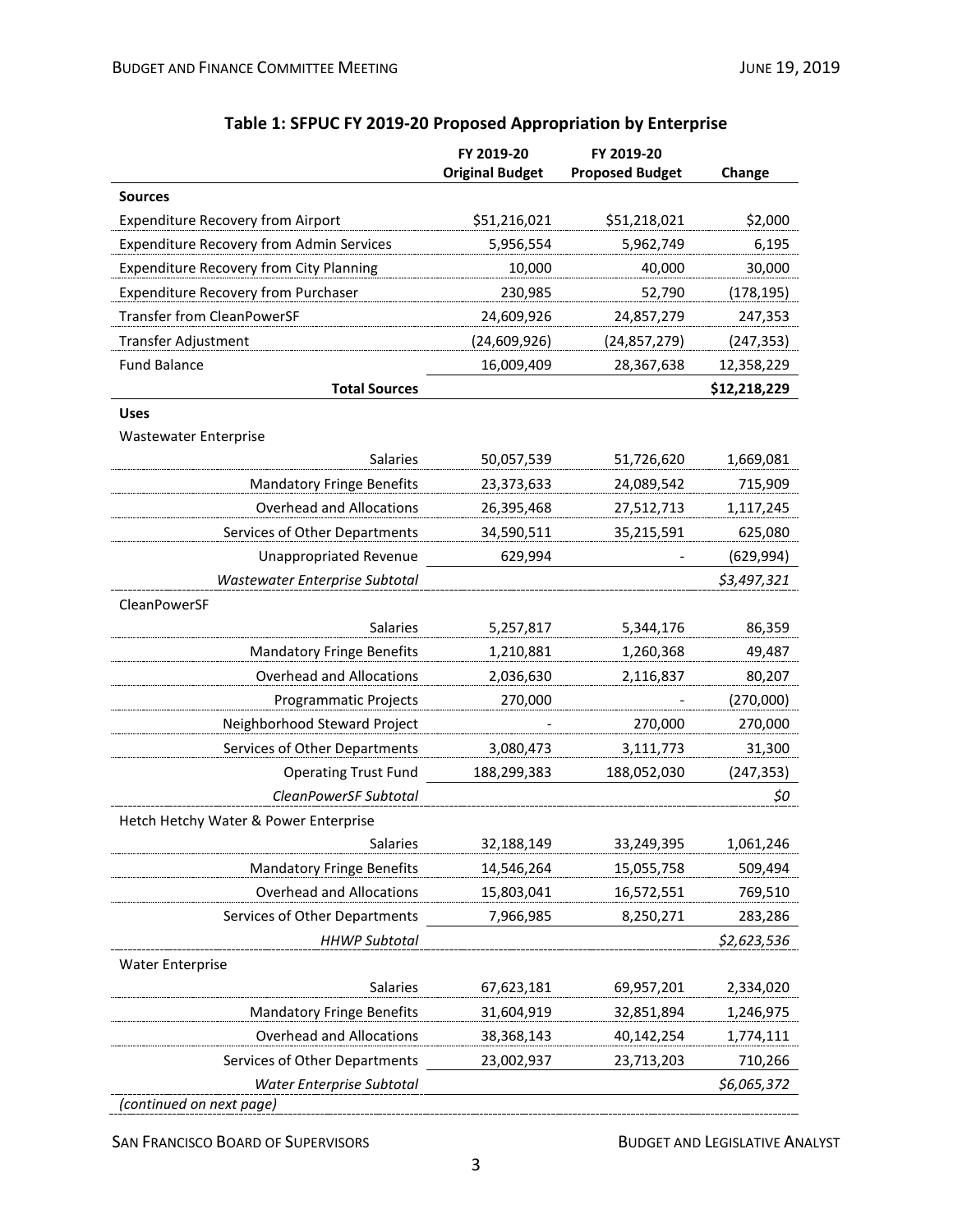|                                    | FY 2019-20             | FY 2019-20             |              |
|------------------------------------|------------------------|------------------------|--------------|
|                                    | <b>Original Budget</b> | <b>Proposed Budget</b> | Change       |
| <b>PUC Operating Fund</b>          |                        |                        |              |
| Salaries                           | 44,384,935             | 45,853,152             | 1,468,217    |
| <b>Mandatory Fringe Benefits</b>   | 22,257,955             | 22,875,931             | 617.976      |
| Overhead and Allocations           | (113,366,519)          | (117,182,216)          | (3,815,697)  |
| Services of Other Departments      | 27,223,828             | 28,992,954             | 1.769.126    |
| Unappropriated Revenue             | 7,622                  |                        | (7,622)      |
| <b>PUC Operating Fund Subtotal</b> |                        |                        | \$32,000     |
| <b>Total Uses</b>                  |                        |                        | \$12,218,229 |

According to Mr. Carlos Jacobo, Budget Director at SFPUC, the increase in salaries and fringe benefits is due to a 3.3 percent cost-of-living increase for employees, as shown in Table 2 below. SFPUC's two-year fixed budget for FY 2018-20 did not include a cost-of-living increase for FY 2019-20 because the amount of the adjustment was unknown when the budget was prepared in 2018.

|                                           |                        | FY 2019-20      |              |           |
|-------------------------------------------|------------------------|-----------------|--------------|-----------|
|                                           | FY 2019-20             | <b>Proposed</b> |              | %         |
|                                           | <b>Original Budget</b> | <b>Budget</b>   | Change       | Change    |
| <b>Uses</b>                               |                        |                 |              |           |
| <b>Salaries</b>                           | \$199,511,621          | \$206,130,544   | \$6,618,923  | $3.3\%$   |
| <b>Mandatory Fringe Benefits</b>          | 92,993,652             | 96,133,493      | 3,139,841    | 3.4%      |
| Services of Other Departments             | 95,864,734             | 99,283,792      | 3,419,058    | 3.6%      |
| CleanPowerSF Neighborhood Steward Project |                        | 270,000         | 270,000      |           |
| Overhead and Allocations                  | (30, 763, 237)         | (30, 837, 861)  | (74,624)     | (0.2%)    |
| <b>CleanPowerSF Operating Trust Fund</b>  | 188,299,383            | 188,052,030     | (247,353)    | $(0.1\%)$ |
| CleanPowerSF Programmatic Projects        | 270,000                |                 | (270,000)    | (100%)    |
| Unappropriated Revenue                    | 637,616                | 0               | (637, 616)   | (100%)    |
| <b>Total Uses</b>                         |                        |                 | \$12,218,229 |           |

According to Mr. Jacobo, the approximately \$3.4 million increase in FY 2019-20 work orders is largely due to (1) a \$1.1 million increase to the adopted budget for Department of Technology infrastructure, including Committee on Information Technology (COIT)-approved projects and replacing end-of-life equipment; (2) an approximately \$972,000 increase for Controller Information Systems Operations for COIT-approved projects; (3) an approximately \$195,000 increase for the Controller's Office related to the conversion of time-limited project positions to permanent positions for ongoing support of the new financial system; (4) an approximately \$550,000 increase for the Power Enterprise's City Attorney services to fund two new Attorneys and one new Paralegal position to work on PG&E matters; and (5) an approximately \$284,000 increase for Department of Human Resources employee relations.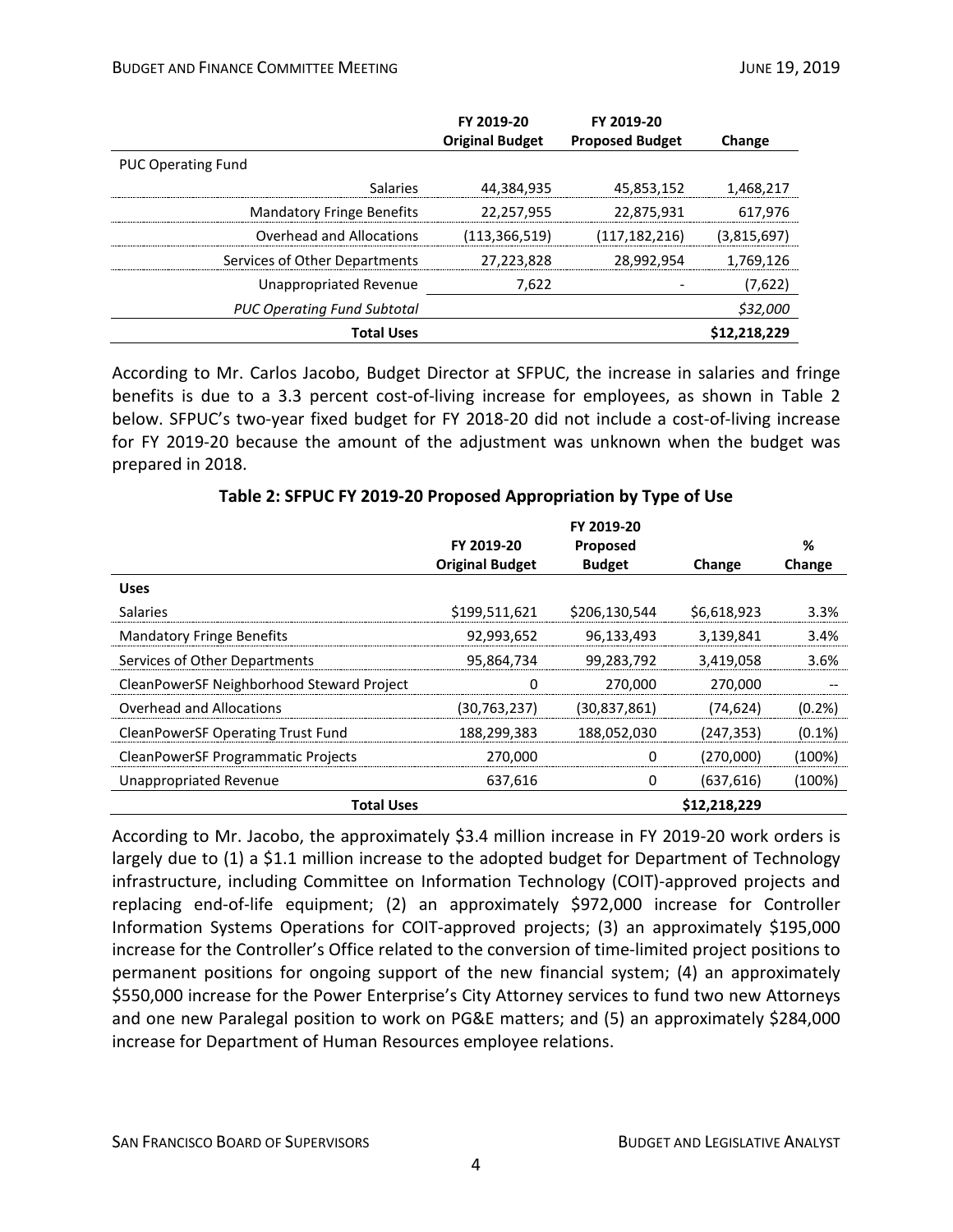Mr. Jacobo advises that \$22,647 of the proposed appropriation is not subject to Board of Supervisors approval because \$22,647 would be transferred out of the CleanPowerSF annual operating budget for FY 2019-20, and CleanPowerSF is self-appropriating.

# **Airport Commission**

The proposed ordinance de-appropriates \$2,127,062 in unappropriated revenue and general reserve and re-appropriates \$2,127,062 for work orders in the Airport's FY 2019-20 budget, as shown in Table 3 below.

|                                                                               | FY 2019-20      |
|-------------------------------------------------------------------------------|-----------------|
|                                                                               | Change          |
| <b>Sources</b>                                                                |                 |
| De-Appropriation                                                              |                 |
| <b>Unappropriated Revenue</b>                                                 | \$(2, 125, 062) |
| <b>General Reserve</b>                                                        | (2,000)         |
| <b>Total Sources</b>                                                          | \$(2,127,062)   |
| <b>Uses</b>                                                                   |                 |
| Re-Appropriation                                                              |                 |
| Services of Other Departments                                                 |                 |
| Controller – Financial System Reconciliation and Technical Support            | \$1,357,260     |
| Treasurer/Tax Collector – Financial Services                                  | 375,564         |
| Department of Technology – Website Maintenance, Email and Enterprise Services | 282,917         |
| Office of Labor Standards Enforcement - Compliance Monitoring and Enforcement | 100,000         |
| Central Shops - Auto Maintenance                                              | 9,321           |
| SFPUC - Citywide Project Pull Internship                                      | 2,000           |
| <b>Total Uses</b>                                                             | \$2,127,062     |

| Table 3: Airport FY 2019-20 Proposed De-Appropriation and Re-Appropriation |  |  |  |
|----------------------------------------------------------------------------|--|--|--|
|----------------------------------------------------------------------------|--|--|--|

According to Ms. Kaitlyn Connors, Budget Director at the Airport, the proposed reappropriations in FY 2019-20 were requested by the departments listed above in Table 3 to cover anticipated increases in service. According to Ms. Risa Sandler in the Budget and Analysis Division of the Controller's Office, \$282,917 of the proposed re-appropriation is subject to approval by a two-thirds vote of the Board of Supervisors pursuant to Charter Section 9.113(c). The proposed re-appropriation amount of \$282,917 corresponds to the Department of Technology work order that received a cut during the last budget cycle.

# **Port Commission**

The proposed ordinance de-appropriates \$304,443 in unappropriated revenue in the Port's FY 2019-20 budget and re-appropriates \$304,443 for work orders and the Countywide Cost Allocation Plan adjustment, as shown in Table 4 below.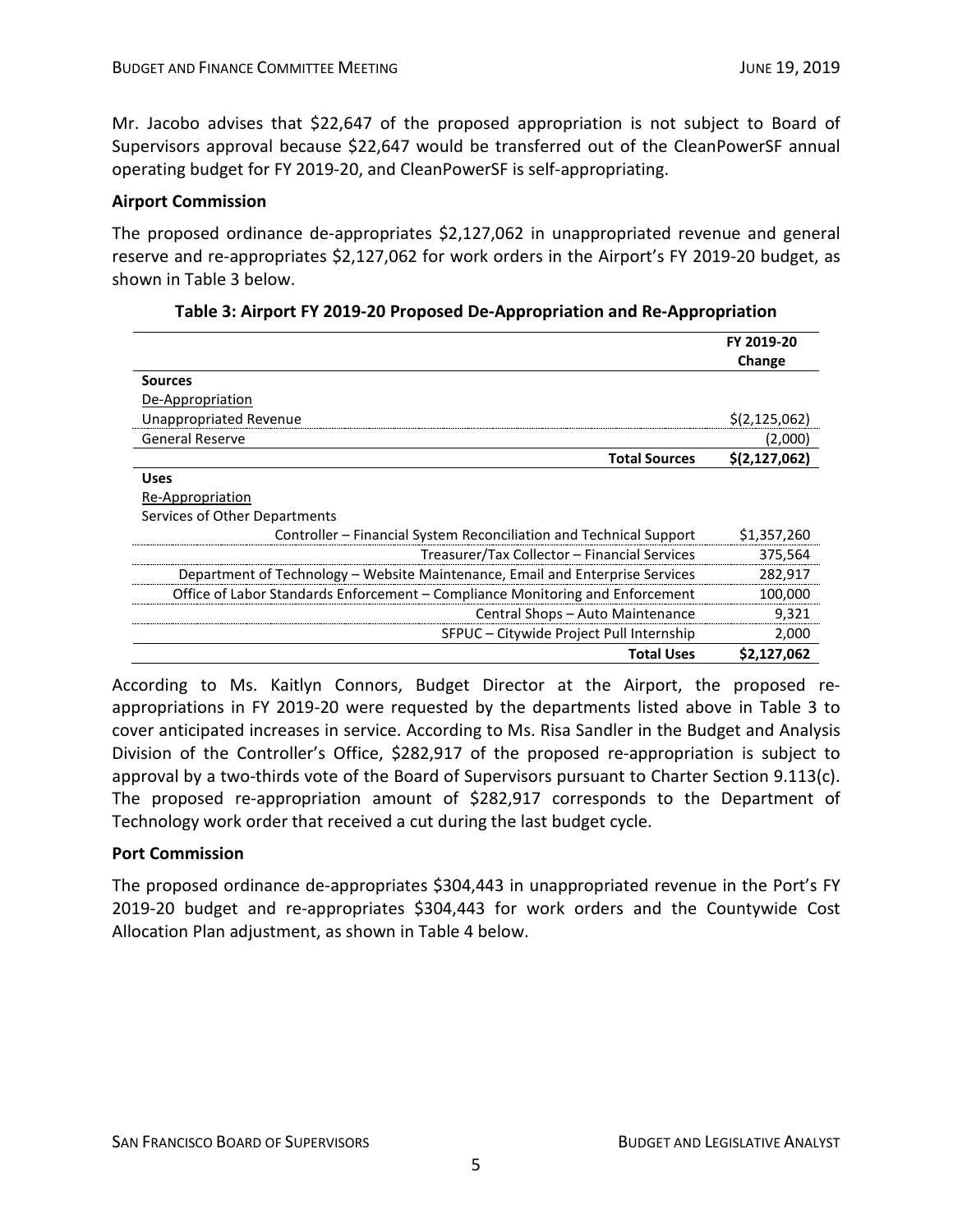|                                            | FY 2019-20             | FY 2019-20             |               |
|--------------------------------------------|------------------------|------------------------|---------------|
|                                            | <b>Original Budget</b> | <b>Proposed Budget</b> | Change        |
| <b>Sources</b>                             |                        |                        |               |
| De-Appropriation                           |                        |                        |               |
| Unappropriated Revenue                     | \$21,049,823           | \$20,745,380           | $$$ (304,443) |
| <b>Total Sources</b>                       |                        |                        | $$$ (304,443) |
| <b>Uses</b>                                |                        |                        |               |
| Re-Appropriation                           |                        |                        |               |
| Countywide Cost Allocation Plan Adjustment | \$0                    | \$70.287               | \$70.287      |
| Services of Other Departments              |                        |                        |               |
| City Hall Fellows Program                  |                        | 94,760                 | 94,760        |
| Department of Technology (DT) Projects     | 189,954                | 248,160                | 58,206        |
| DT Telecommunications Services             | 241,932                | 279,927                | 37,995        |
| Central Shops - Fuel                       | 120,277                | 163,472                | 43,195        |
| <b>Total Uses</b>                          |                        |                        | \$304,443     |

|  |  |  | Table 4: Port FY 2019-20 Proposed De-Appropriation and Re-Appropriation |
|--|--|--|-------------------------------------------------------------------------|
|--|--|--|-------------------------------------------------------------------------|

According to Ms. Meghan Wallace, Finance Director at the Port, the work order adjustments include:

- 1. An increase to the Department of Human Resources for the City Hall Fellows program. The Port requested and will receive a fellow to support the Finance team's work to implement an Economic Impact Policy and update the Capital Improvement Program.
- 2. An allocation of costs for COIT-approved projects to be implemented by the Department of Technology.
- 3. An increase for telecommunications services provided the Department of Technology based on prior year use trends and current rates.
- 4. An increase for fuel provided by Central Shops based on prior year use trends and current rates.

As noted above, only \$139,396 of the \$304,443 re-appropriation is subject to Board of Supervisors approval pursuant to Charter Section 9.113(c). The \$139,396 amount is associated with the increases in technology projects, telecommunications services, and fuel stock.

# **RECOMMENDATIONS**

- 1. Amend the proposed ordinance to state that \$282,917 of the Airport re-appropriation requires a two-thirds vote of all members of the Board of Supervisors for approval.
- 2. Approve the proposed ordinance, as amended.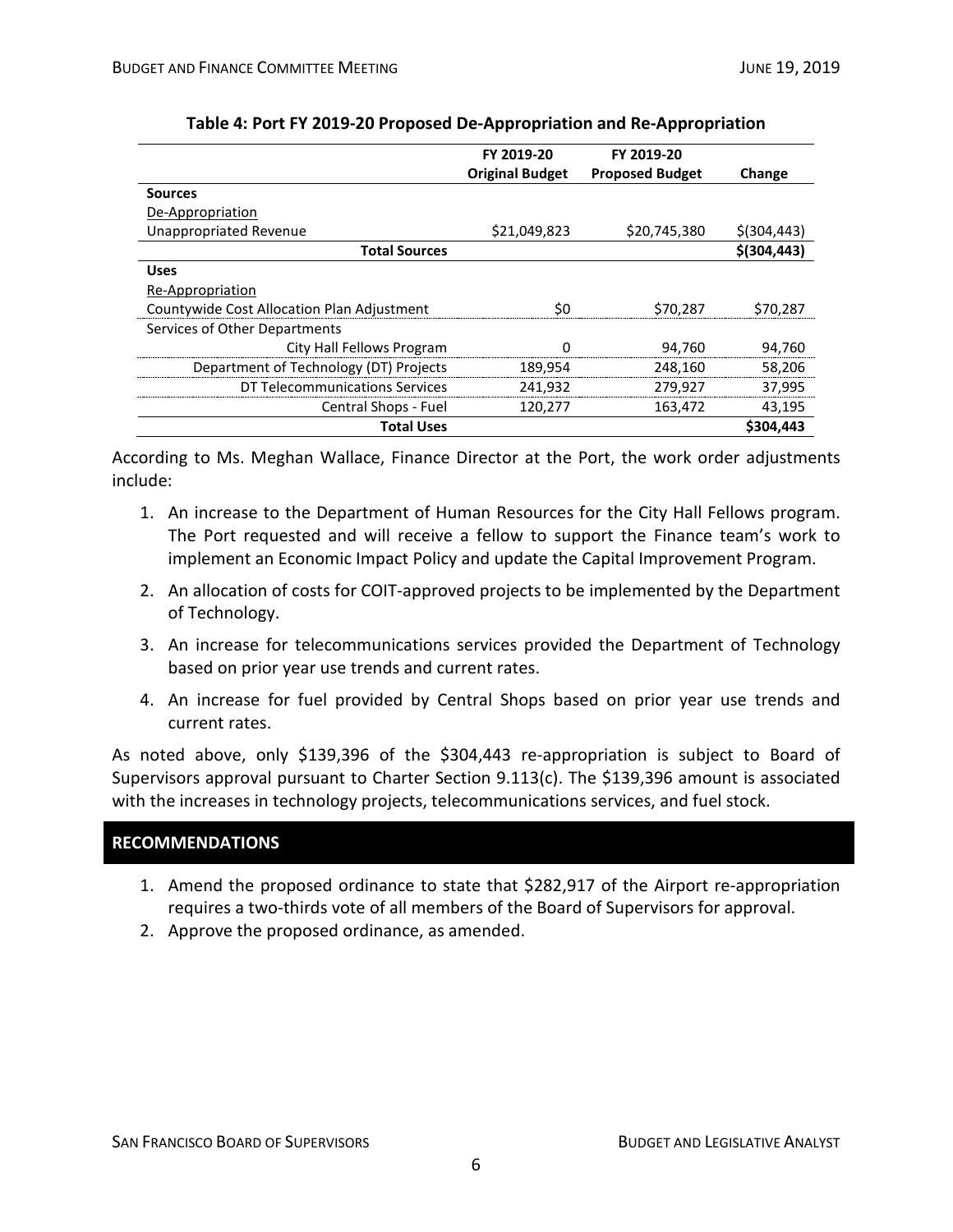| Items 7 and 8<br>Files 19-0624 and 19-0626                                                                                                                                                                                  | <b>Departments:</b><br>Office of Public Finance                                                                                                                                                                                                                                                                                                                                 |  |  |  |
|-----------------------------------------------------------------------------------------------------------------------------------------------------------------------------------------------------------------------------|---------------------------------------------------------------------------------------------------------------------------------------------------------------------------------------------------------------------------------------------------------------------------------------------------------------------------------------------------------------------------------|--|--|--|
|                                                                                                                                                                                                                             | <b>Public Works</b>                                                                                                                                                                                                                                                                                                                                                             |  |  |  |
| <b>EXECUTIVE SUMMARY</b>                                                                                                                                                                                                    |                                                                                                                                                                                                                                                                                                                                                                                 |  |  |  |
|                                                                                                                                                                                                                             | <b>Legislative Objectives</b>                                                                                                                                                                                                                                                                                                                                                   |  |  |  |
| refinance the COPs issued in 2009.                                                                                                                                                                                          | File 19-0624 is an ordinance authorizing the issuance of Certificates of Participation in one or<br>more series, on a taxable or tax-exempt basis, in an amount not to exceed \$160,000,000 to                                                                                                                                                                                  |  |  |  |
| File 19-0626 is an ordinance appropriating \$160,000,000 in the Refunding COPs proceeds and<br>\$16,500,000 in prior reserve funds, totaling \$176,500,000 to refinance the Series 2009A and<br>2009B COPs, and other uses. |                                                                                                                                                                                                                                                                                                                                                                                 |  |  |  |
|                                                                                                                                                                                                                             | <b>Key Points</b>                                                                                                                                                                                                                                                                                                                                                               |  |  |  |
|                                                                                                                                                                                                                             | The Board of Supervisors approved the issuance of up to \$227 million in COPs in 2008 and<br>2009 to construct the new Laguna Honda Hospital, as well as the acquisition, construction<br>and installation of certain street improvements. The Office of Public Finance recommends<br>refunding the COPs (Series 2009A and 2009B) to achieve interest and debt service savings. |  |  |  |
| 2009A COPs and \$28,905,000 of outstanding 2009B COPs.                                                                                                                                                                      | According to the Office of Public Finance June 3, 2019 memorandum to the Board of<br>Supervisors, the City expects to issue approximately \$148,000,000 in Refunding COPs and<br>re-appropriate reserve funds (see File 19-0626), to refund \$112,395,000 of outstanding                                                                                                        |  |  |  |
| $\bullet$                                                                                                                                                                                                                   | Of the \$176,500,000 appropriation, \$2,750,000 is allocated to street resurfacing projects.<br>Public Works identified \$70,308,872 in street resurfacing projects in FY 2019-20, funded<br>by a variety of sources, including the \$2,750,000 in proceeds from the Refunding COPs.                                                                                            |  |  |  |
| <b>Fiscal Impact</b>                                                                                                                                                                                                        |                                                                                                                                                                                                                                                                                                                                                                                 |  |  |  |
|                                                                                                                                                                                                                             | According to the Office of Public Finance, the estimated net present value of savings from<br>refunding the 2009A and 2009B COPs are \$13,200,000, equal to 9.4 percent of the<br>outstanding par amount of the 2009A and 2009B COPSs to be refunded. The estimated<br>net present value of savings exceeds the 3 percent savings set by City policy.                           |  |  |  |
| Recommendation                                                                                                                                                                                                              |                                                                                                                                                                                                                                                                                                                                                                                 |  |  |  |
| Approve the proposed legislation.                                                                                                                                                                                           |                                                                                                                                                                                                                                                                                                                                                                                 |  |  |  |
|                                                                                                                                                                                                                             |                                                                                                                                                                                                                                                                                                                                                                                 |  |  |  |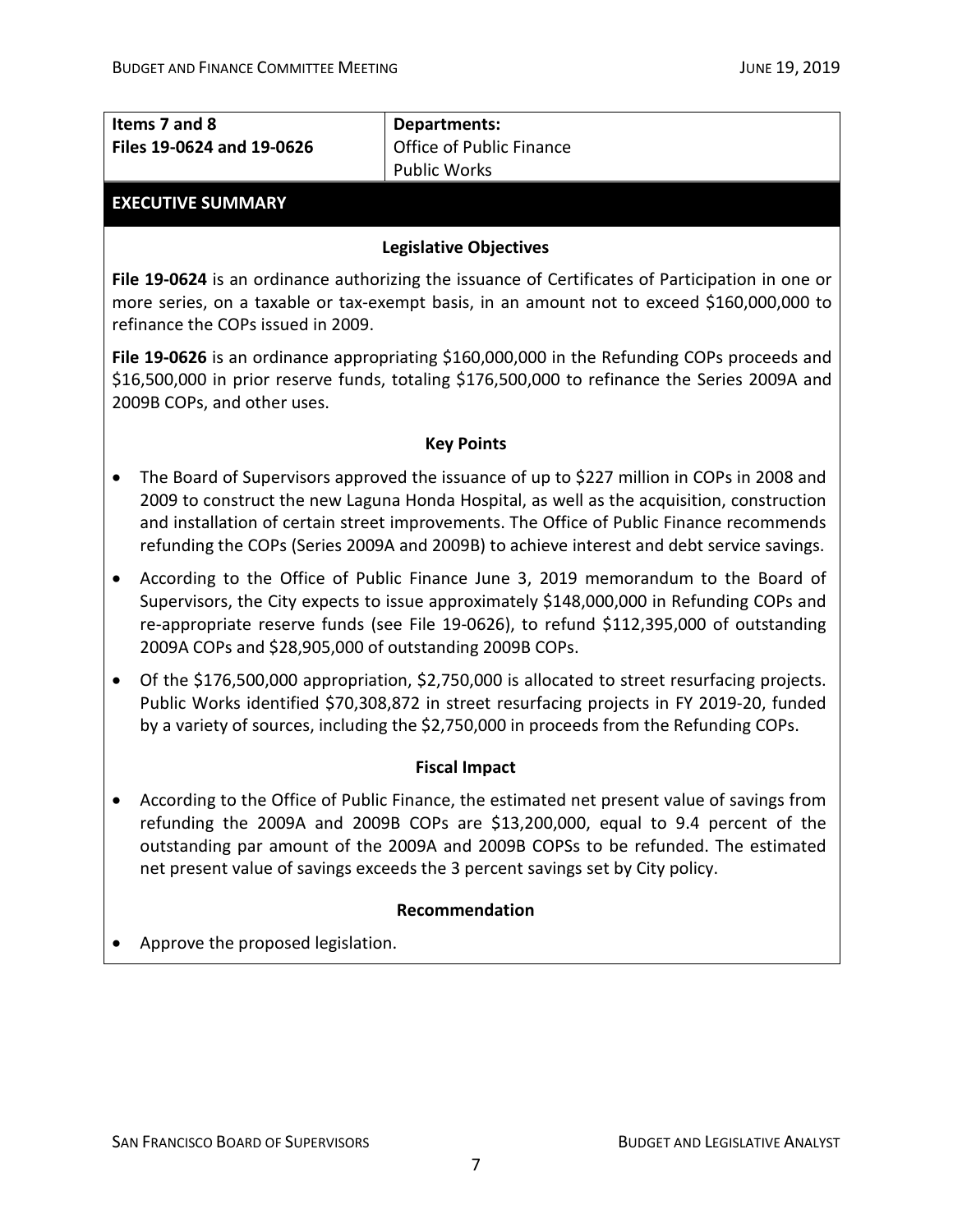# **MANDATE STATEMENT**

City Charter Section 9.118(b) states that any contract entered into by a department, board or commission that (1) has a term of more than ten years, (2) requires expenditures of \$10 million or more, or (3) requires a modification of more than \$500,000 is subject to Board of Supervisors approval.

City Administrative Code Section 10.62(b) states that the Board of Supervisors may authorize the issuance of Certificates of Participation (COPs) and other lease financing debt to fund capital projects provided the annual debt service cost of such outstanding indebtedness does not exceed 3.25% of discretionary revenue as determined by the Controller and Director of Public Finance. Administrative Code Section 10.62(c) states that the Director of Public Finance may issue tax-exempt and taxable commercial paper notes to provide interim funds to finance the acquisition, construction and rehabilitation of capital improvements and capital equipment, subject to the project's and financing plan's approval by the Board of Supervisors and Mayor.

City Charter Section 9.105 states that amendments to the Annual Appropriation Ordinance are subject to Board of Supervisors approval by ordinance after the Controller certifies the availability of funds.

# **BACKGROUND**

The Board of Supervisors approved the issuance of up to \$227 million in COPs in 2008 and 2009 to construct the new Laguna Honda Hospital, as well as the acquisition, construction and installation of certain street improvements. The Office of Public Finance recommends refunding the COPs (Series 2009A and 2009B) to achieve interest and debt service savings.

# **DETAILS OF PROPOSED LEGISLATION**

**File 19-0624** is an ordinance authorizing the issuance of Certificates of Participation in one or more series, on a taxable or tax-exempt basis, in an amount not to exceed \$160,000,000 to refinance the COPs issued in 2009.

**File 19-0626** is an ordinance appropriating \$160,000,000 in the Refunding COPs proceeds and \$16,500,000 in prior reserve funds, totaling \$176,500,000 to refinance the Series 2009A and 2009B COPs, and other uses.

# Issuance of Refunding Certificates of Participation (File 19-0624)

Under the proposed ordinance, the Board of Supervisors is approving:

- **If Itsuance of Refunding COPs in an amount up to \$160 million to refinance the Series** 2009A and 2009B COPs;
- **The Third Supplement to the Trust Agreement between the City and U.S. Bank National** Association, as trustees;
- The Third Supplement to the Property Lease and the Third Supplement to the Project Lease between the City and U.S. Bank National Association for 375 Laguna Honda Boulevard;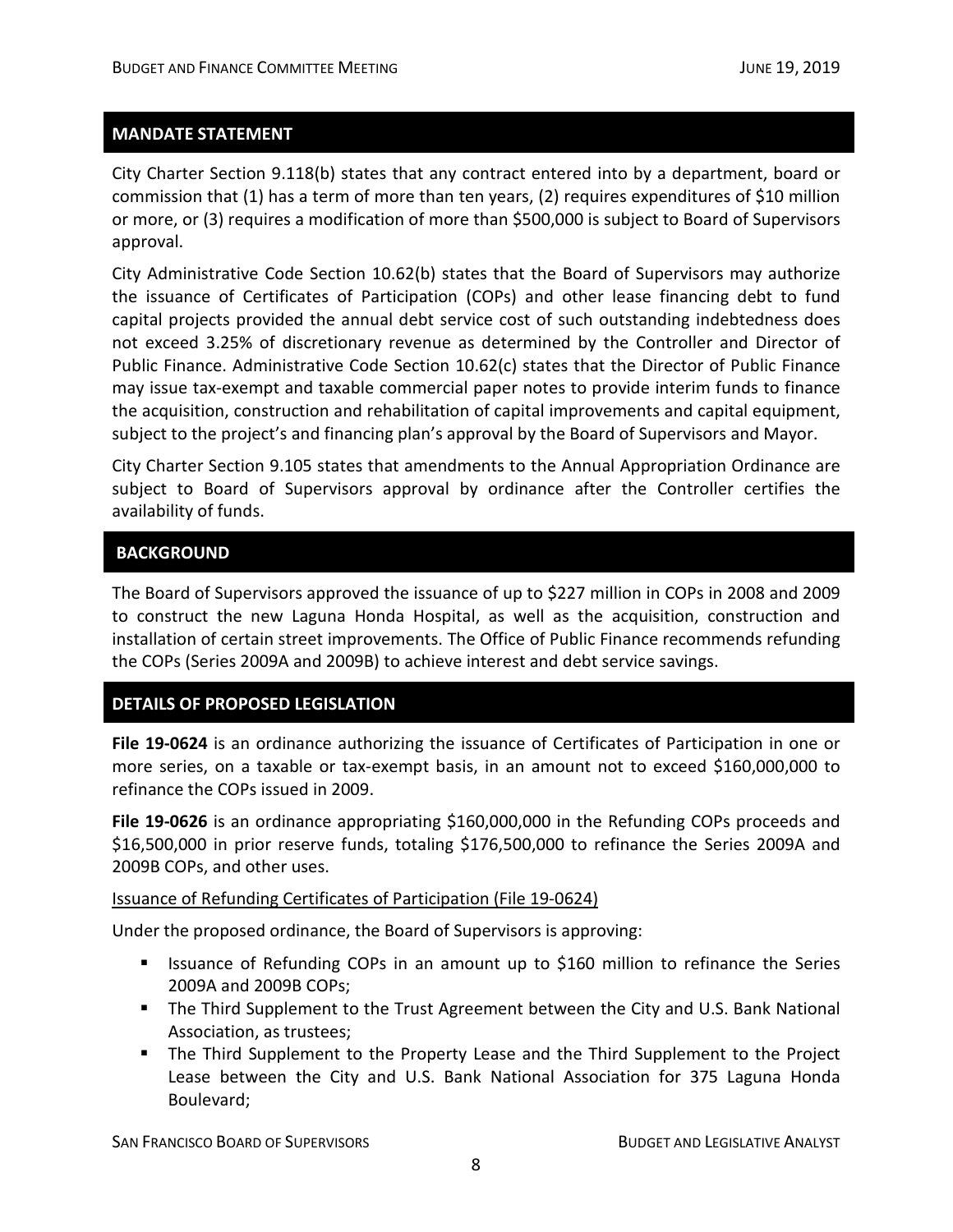- The form of two Escrow Agreements between the City and U.S. Bank National Association, as the escrow agent;
- Participation;
- The form of the Bond Purchase Contract:
- The form of an Official Statement in preliminary and final form; and
- The form of a Continuing Disclosure Certificate.

According to the proposed ordinance, the Board of Supervisors (a) gives City officials the authority to take the necessary actions to issue the Refunding COPs, (b) approves modifications to the documents; and ratifies previous actions. The parameters set by the proposed ordinance for the issuance of the COPs include (a) maximum interest rate of 12 percent, (b) maximum term of 20 years, and (c) maximum debt service ("base rental payment") of \$15,381,705.

According to the Office of Public Finance June 3, 2019 memorandum to the Board of Supervisors, the City expects to issue approximately \$148,000,000 in Refunding COPs and reappropriate reserve funds (see File 19-0626), to refund \$112,395,000 of outstanding 2009A COPs and \$28,905,000 of outstanding 2009B COPs.

# Appropriation (File 19-0626)

The proposed ordinance appropriates \$160,000,000 in Refunding COPs, and re-appropriates \$16,500,000 in 2009A and 2009B COPs reserves as follows:

| <b>Sources</b>                                          |               |
|---------------------------------------------------------|---------------|
| Refunding Certificates of Participation Proceeds        | \$160,000,000 |
| De-appropriation prior Debt Service Reserve             | 16,500,000    |
| <b>Total Sources</b>                                    | \$176,500,000 |
|                                                         |               |
| <b>Uses</b>                                             |               |
| Refund of 2009A and 2009B Certificates of Participation | \$145,669,650 |
| Debt Service Reserve                                    | 13,800,500    |
| <b>City Services Auditor</b>                            | 5,500         |
| Costs of Issuance                                       | 1,000,000     |
| Underwriters Discount                                   | 1,274,350     |
| Reserve for Market Uncertainty                          | 12,000,000    |
| <b>Total Refunding and Associated Costs</b>             | \$173,750,000 |
| <b>Street Projects</b>                                  | 2,750,000     |
| <b>Total Uses</b>                                       | \$176,500,000 |
|                                                         |               |

The Office of Public Finance anticipates issuing \$148,000,000 in Refunding COPs; the total authorized amount of \$160,000,000 includes \$12,000,000 as a reserve for market uncertainty (such as an increase in interest rates).

Of the \$176,500,000 appropriation, \$2,750,000 is allocated to street resurfacing projects. Public Works identified \$70,308,872 in street resurfacing projects in FY 2019-20, funded by a variety of sources, including the \$2,750,000 in proceeds from the Refunding COPs.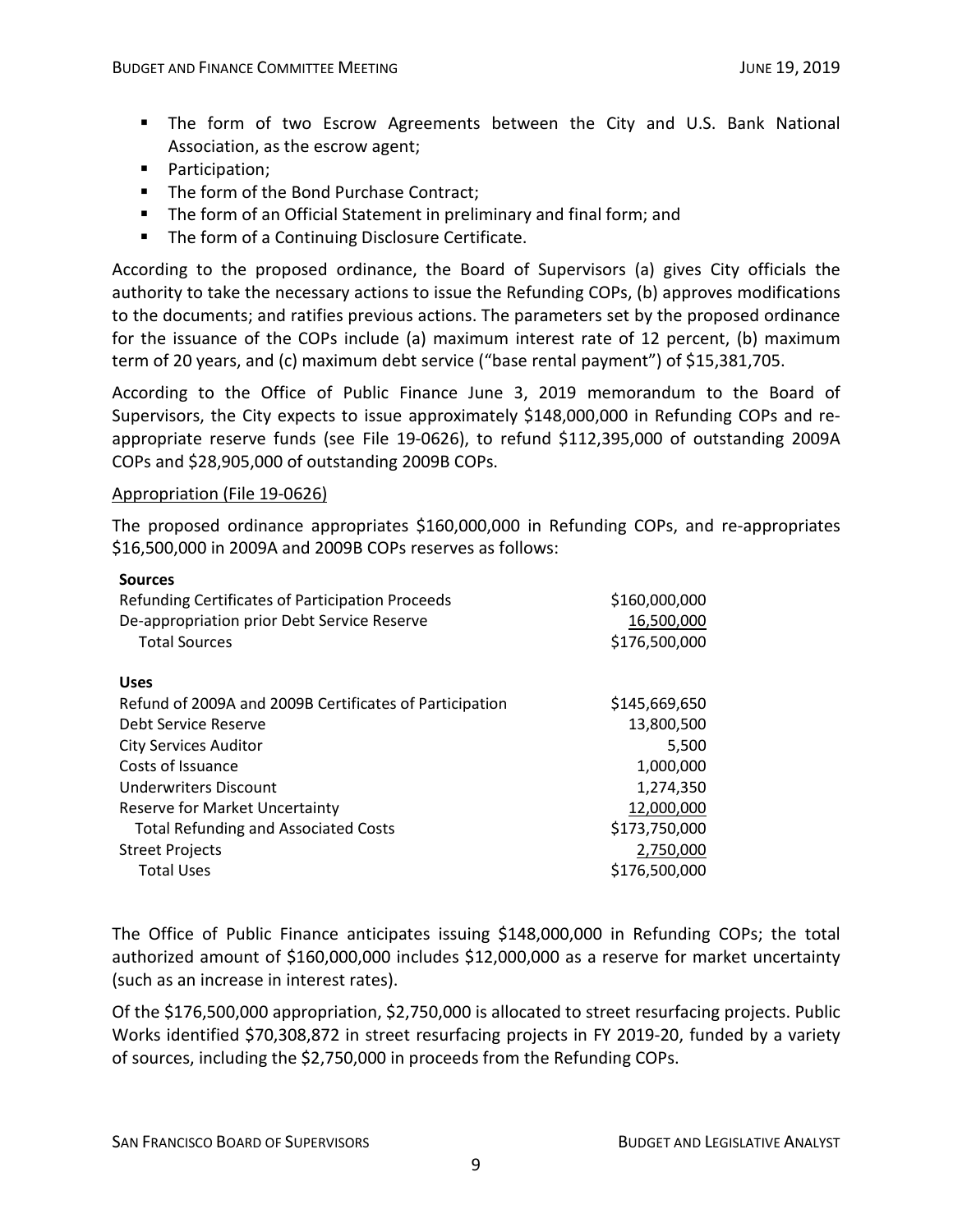# **FISCAL IMPACT**

According to the Office of Public Finance, the estimated net present value of savings from refunding the 2009A and 2009B COPs are \$13,200,000, equal to 9.4 percent of the outstanding par amount of the 2009A and 2009B COPSs to be refunded. The estimated net present value of savings exceeds the 3 percent savings set by City policy.

# **RECOMMENDATION**

Approve the proposed legislation.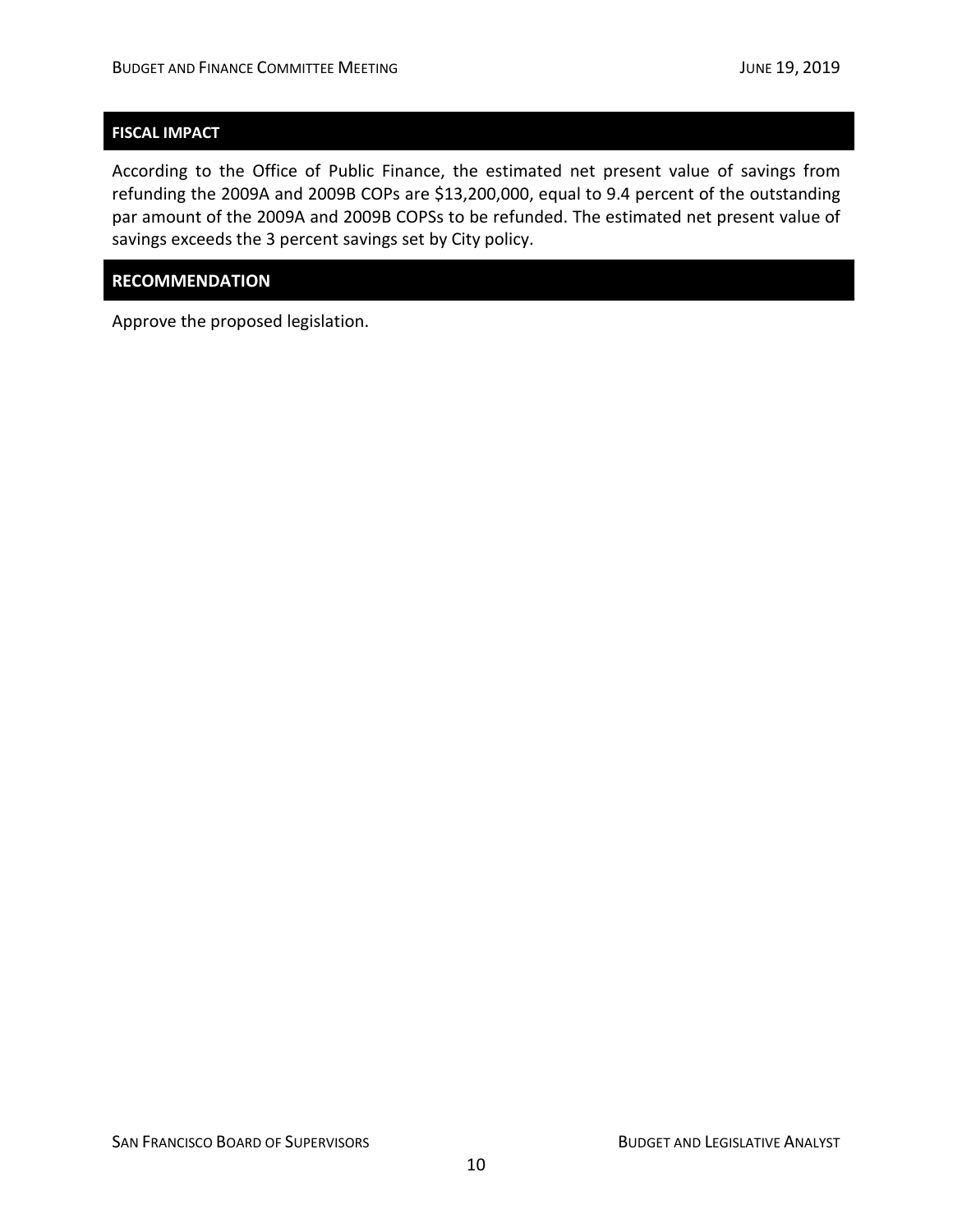| Item 15<br>File 19-0642                                                                                                                                                                                                                                                                                                                                                                                                                                                              | <b>Departments:</b><br>City Administrator                                                                                                                                                                                                                                                                                                                                     |
|--------------------------------------------------------------------------------------------------------------------------------------------------------------------------------------------------------------------------------------------------------------------------------------------------------------------------------------------------------------------------------------------------------------------------------------------------------------------------------------|-------------------------------------------------------------------------------------------------------------------------------------------------------------------------------------------------------------------------------------------------------------------------------------------------------------------------------------------------------------------------------|
| <b>EXECUTIVE SUMMARY</b>                                                                                                                                                                                                                                                                                                                                                                                                                                                             |                                                                                                                                                                                                                                                                                                                                                                               |
|                                                                                                                                                                                                                                                                                                                                                                                                                                                                                      |                                                                                                                                                                                                                                                                                                                                                                               |
| <b>Legislative Objectives</b>                                                                                                                                                                                                                                                                                                                                                                                                                                                        |                                                                                                                                                                                                                                                                                                                                                                               |
| File 19-0469: The City Administrator is requesting the release of \$26,200,000 of the<br>\$29,387,433 on Budget and Finance Committee reserve to partially fund furniture,<br>fixtures, equipment, information technology, and moving costs for the relocation of City<br>departments to 49 South Van Ness Avenue. Eleven City departments or sections of<br>departments are scheduled to relocate to 49 South Van Ness, beginning in the summer of<br>2020.                         |                                                                                                                                                                                                                                                                                                                                                                               |
| <b>Key Points</b>                                                                                                                                                                                                                                                                                                                                                                                                                                                                    |                                                                                                                                                                                                                                                                                                                                                                               |
| The Board of Supervisors approved the issuance of up to \$321.8 million in Certificates of<br>Participation (COPs) in 2017 (File 17-0468) and appropriated the COPs proceeds to fund<br>the construction of the City office building at 49 South Van Ness Avenue (File 17-0464).<br>The Board of Supervisors place \$29,397,433 on Budget and Finance Committee reserve<br>pending a detailed budget for the furniture, fixtures, and equipment to be funded by the<br>\$29,397,433. |                                                                                                                                                                                                                                                                                                                                                                               |
| <b>Fiscal Impact</b>                                                                                                                                                                                                                                                                                                                                                                                                                                                                 |                                                                                                                                                                                                                                                                                                                                                                               |
| costs.                                                                                                                                                                                                                                                                                                                                                                                                                                                                               | The total budget for furniture, fixtures, equipment, information technology, and moving<br>costs is \$39.1, funded by \$26.2 million in COPs funds on reserve, City department funds,<br>and Capital Planning/COIT funds. Expenditures include \$23.9 million for workstations and<br>other furniture, \$11.5 million for information technology, and \$3.7 million in moving |
| Recommendation                                                                                                                                                                                                                                                                                                                                                                                                                                                                       |                                                                                                                                                                                                                                                                                                                                                                               |
| Approve the requested release of \$26,200,000.                                                                                                                                                                                                                                                                                                                                                                                                                                       |                                                                                                                                                                                                                                                                                                                                                                               |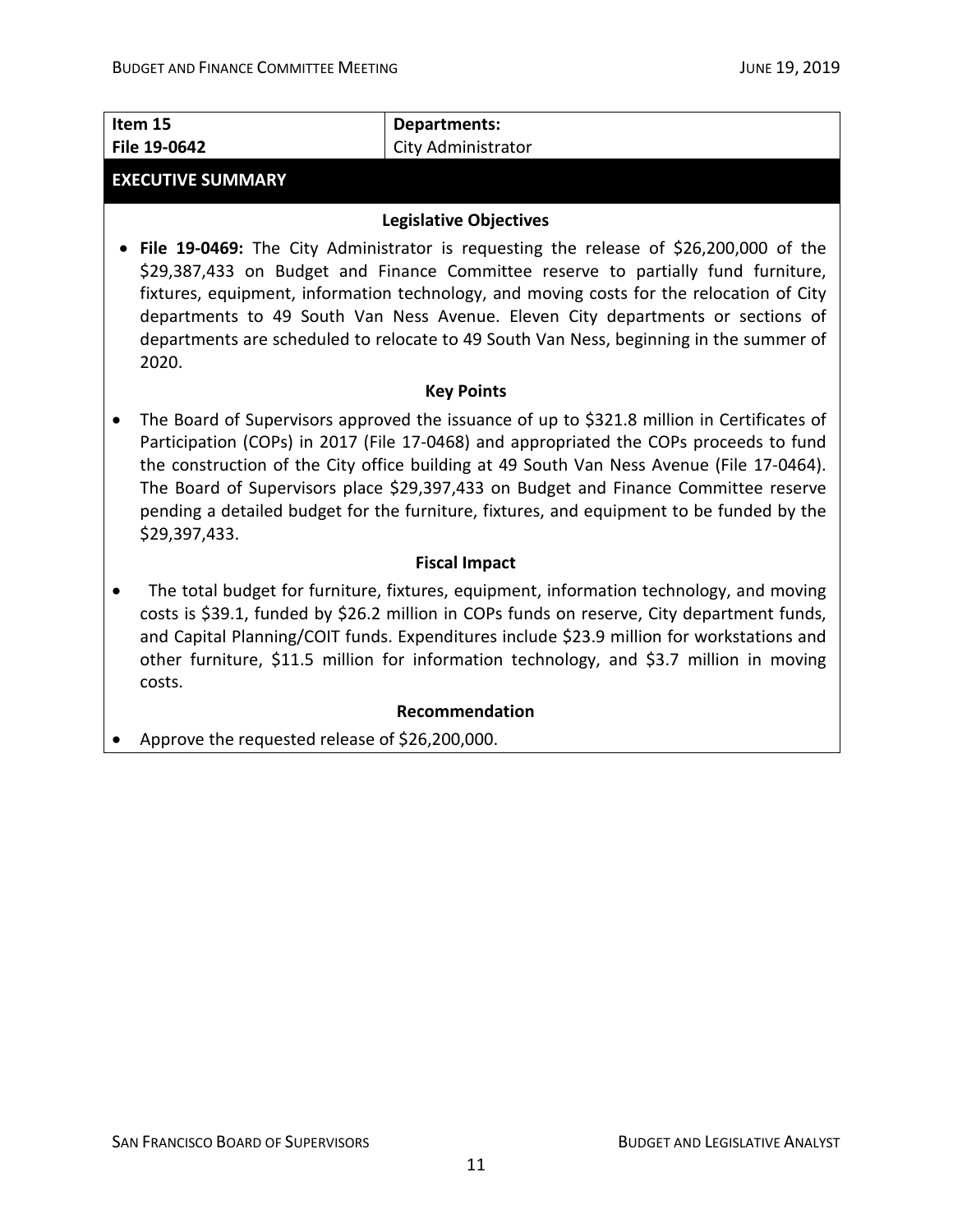# **MANDATE STATEMENT**

City Administrative Code Section 3.3(e) states that the Budget and Finance Committee of the Board of Supervisors has jurisdiction over the City's budget and may reserve proposed expenditures to be released at a later date subject to Board of Supervisors approval. The practice of the Board of Supervisors is for the Budget and Finance Committee to approve release of funds placed on reserve by the Committee, without further Board of Supervisors approval.

# **BACKGROUND**

The Board of Supervisors approved the issuance of up to \$321.8 million in Certificates of Participation (COPs) in 2017 (File 17-0468) and appropriated the COPs proceeds to fund the construction of the City office building at 49 South Van Ness Avenue (File 17-0464). The Board of Supervisors place \$29,397,433 on Budget and Finance Committee reserve pending a detailed budget for the furniture, fixtures, and equipment to be funded by the \$29,397,433.

# **DETAILS OF PROPOSED LEGISLATION**

File 19-0469: The City Administrator is requesting the release of \$26,200,000 of the \$29,387,433 on Budget and Finance Committee reserve to partially fund furniture, fixtures, equipment, information technology, and moving costs for the relocation of City departments to 49 South Van Ness Avenue. Eleven City departments or sections of departments are scheduled to relocate to 49 South Van Ness, beginning in the summer of 2020. $1$ 

#### **FISCAL IMPACT**

The total budget for furniture, fixtures, equipment, information technology, and moving costs is \$39,103,555, funded by the COPs funds on reserve, City department funds, and Capital Planning/COIT funds, as shown below.

<span id="page-12-0"></span> $1$  The departments/ department sections include: Public Works, Building Inspection, Planning, DPH Environmental Health, Recreation and Parks, Fire, Public Utilities, Board of Appeals, Entertainment Commission, Office of Cannabis, and Permit Center.